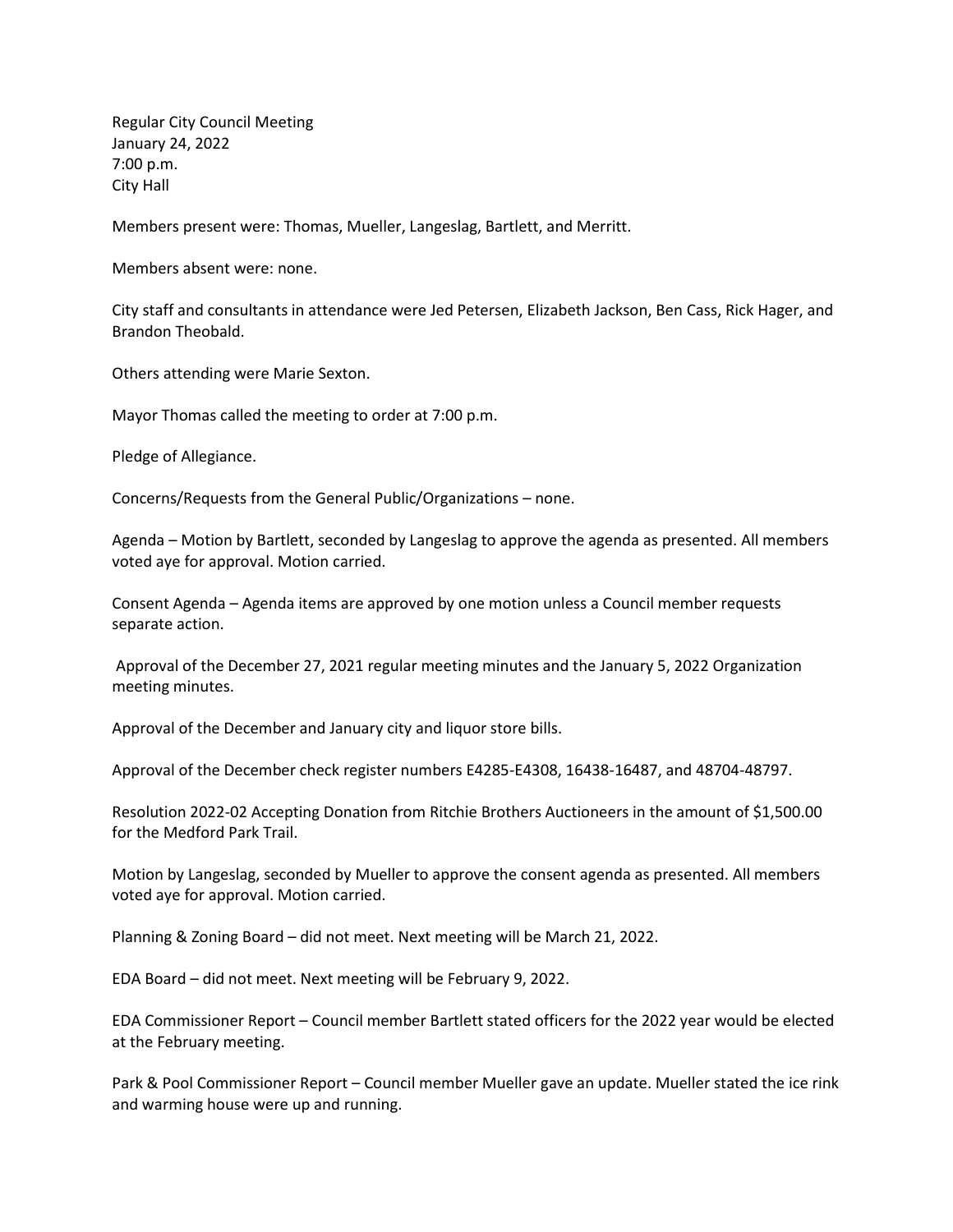Water & Wastewater Commissioner Report – Council member Langeslag gave an update. Langeslag stated the new water meters were beginning to be installed. Langeslag also stated there is approximately 8 water shut off valves that need to be repaired.

Liquor Store Commissioner Report – Council member Bartlett gave an update. Bartlett stated she would be meeting with Liquor Store Manager O'Hearn about plans for the 2022 liquor store year.

Streets Commissioner Report – Council member Merritt gave an update. Merritt stated Steele County would be providing equipment to help the City with street patching in the spring. Merritt also inquired about who's responsibility it is to shovel around fire hydrants, Administrator Petersen will check into this. Merritt also inquired about obtaining hydrant markers so the fire hydrants are buried in snow.

Capital Advisory Board – did not meet.

Fire Department – Chief Hager presented a memo to Council requesting Council approval for the hiring of 10 new fire fighters. Motion by Mueller, second by Bartlett to approve hiring the 10 new fire fighters as recommended by Chief Hager. All members voted aye for approval. Motion carried.

City Attorney – none.

City Engineer – Engineer Theobald gave Council a brief update on the projects currently being worked on.

## Mayor –

County Meeting – Mayor Thomas stated a meeting with the County had occurred in regards to reimbursement for plowing on County roads by City employees. Administrator Petersen is tracking hours of the employees and turning into the County.

Warming House – Mayor Thomas requested the warming house be open from 7am to 8pm every day. Public works will open at 7am daily.

Pool Discussion – Administrator Petersen stated there is a vendor completing a site visit on January 25, 2022 regarding repairs and upgrades for the pool.

American Rescue Plan Funds – Mayor Thomas stated he would like to see the funds used for park bathroom upgrades, roundabouts, or a digital City sign. Council member Langeslag stated he would like to see the funds used to offset the cost of the new water meters or used to repair the broken water shutoff valves.

Council Member Board Pay – Mayor Thomas stated in past years Council members were paid for being voting members on the various boards for each meeting attended. Motion by Thomas, seconded by Merritt to approve Council members receiving pay for attending and voting at the various board meetings. Thomas aye, Merritt aye, Mueller aye, Langeslag aye, Bartlett nay. Motion carried.

Board Minutes – Mayor Thomas stated the secretary for each Board needed to make sure the minutes are being done and given to the City Clerk for publishing on the City's website.